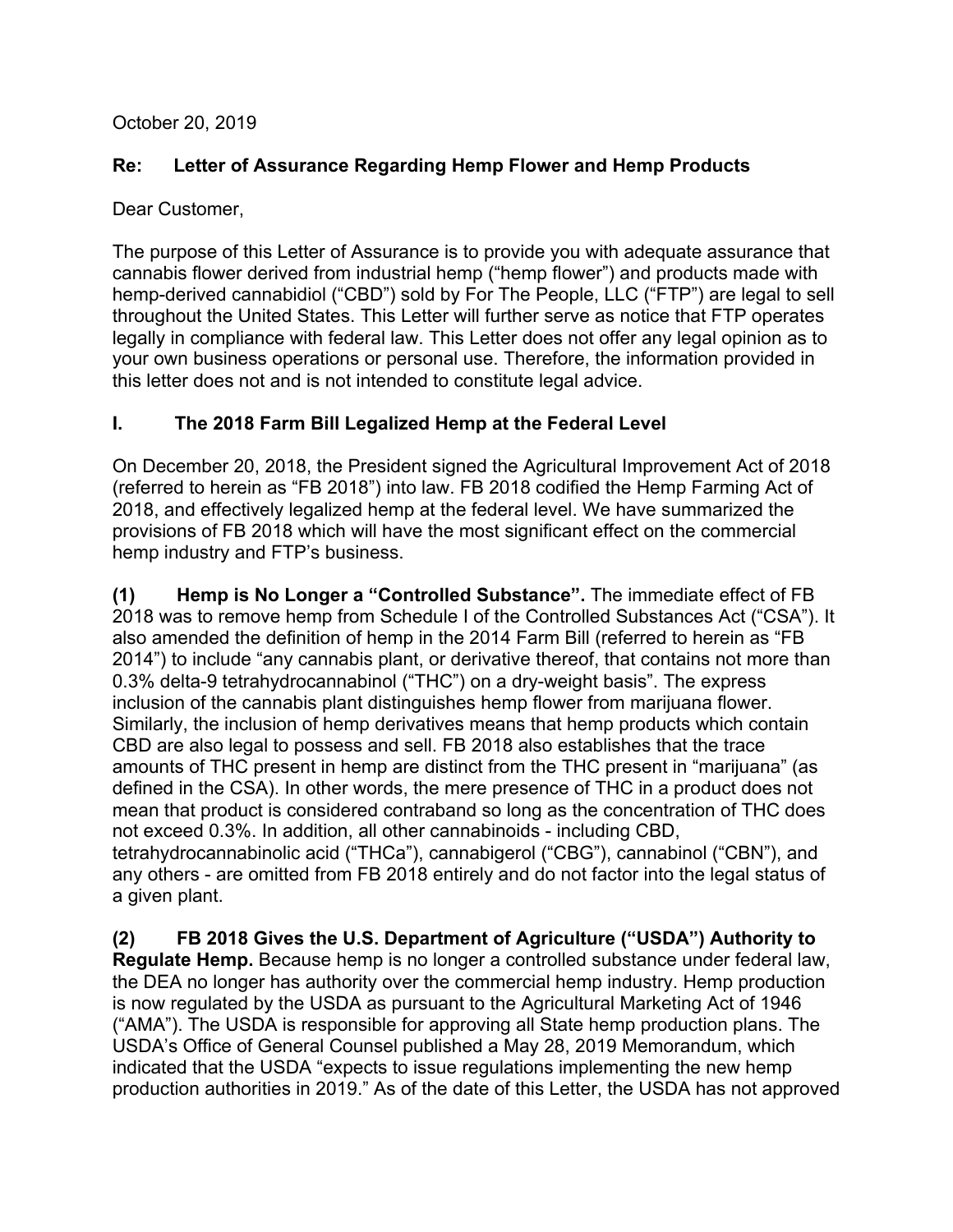hemp production plans for any State or published a Federal hemp production plan. Meanwhile, FB 2014 will continue to control the domestic production of hemp until the USDA promulgates hemp production regulations. However, States are free to regulate the *intrastate* cultivation, manufacturing and distribution of hemp.

**(3) States Cannot Disrupt the Interstate Transportation of Hemp.** Under FB 2018, all current licensed hemp producers can continue to produce and distribute hemp, in any form, throughout the US. FB 2018 further enables the domestic hemp market by protecting interstate transportation of hemp. Section 297B(f) of the AMA explicitly prohibits States from interfering with or preventing the transportation or shipment of hemp across State lines. This prohibition is particularly significant because, though States are permitted to enact more strict hemp production laws, they cannot prohibit legally produced hemp from being transported through their borders.

# **II. FTP Operates as Legal Hemp Retail Company**

FTP sells legal hemp flower and hemp products internationally through its online store and retail stores located throughout the US. All of the hemp flower and hemp products sold by FTP are sourced from cultivators, processors and manufacturers licensed by their respective State departments of agriculture pursuant to FB 2014. All hemp flower and hemp products sold by FTP contain less than 0.3% THC on a dry-weight basis and are therefore legal to sell under current federal law. The legal analysis contained herein is based on current federal law as of the date letter, and may be affected by future changes or amendments. Please feel free to disclose this Letter to any individual or law enforcement agency that may question or scrutinize the legality of the hemp flower and hemp products sold by FTP.

--

CBD For The People Newport Beach, CA (949) 668-0299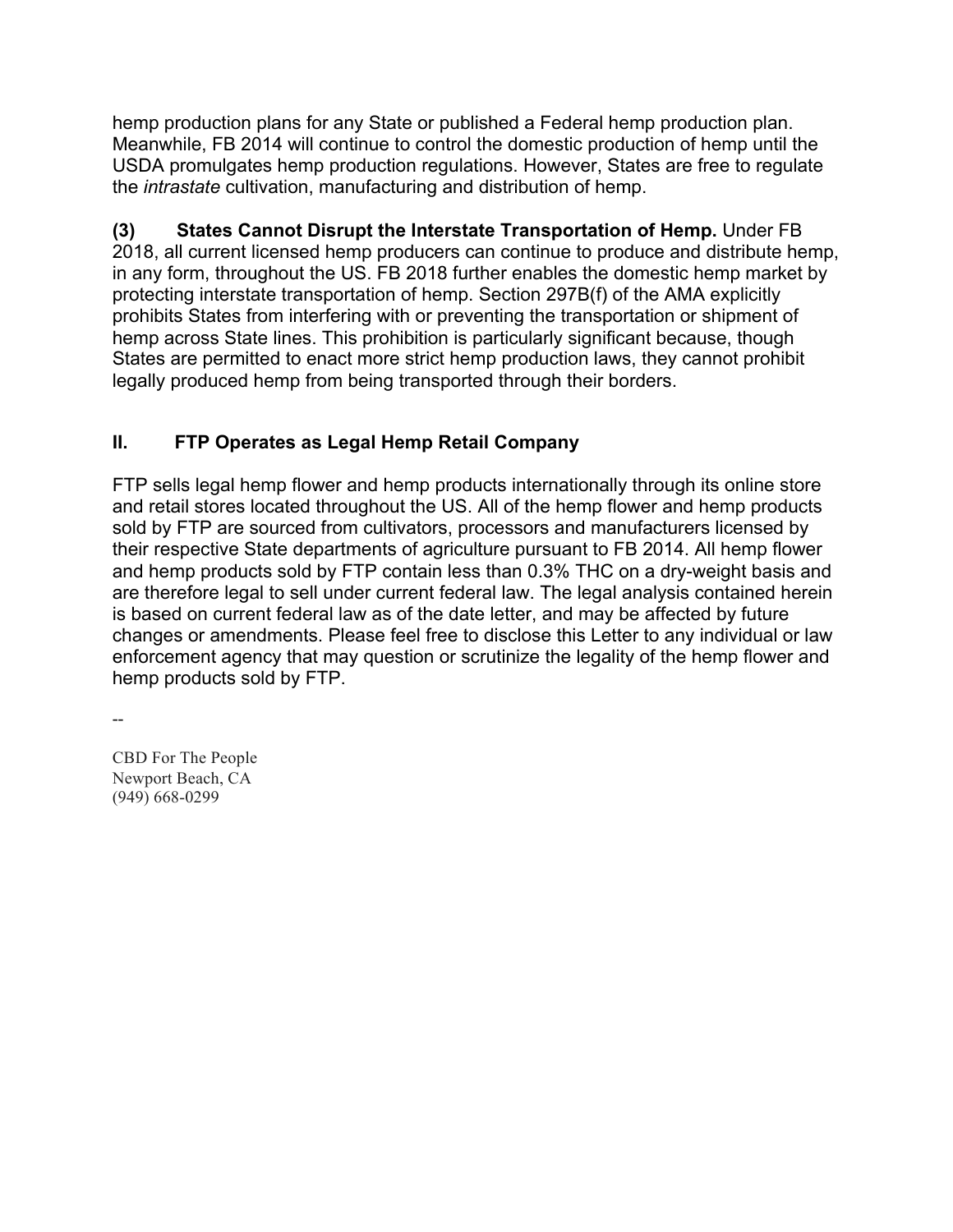

9730 PATUXENT WOODS DRIVE **SUITE 300** COLUMBIA, MD 21046

#### **CERTIFICATE OF ANALYSIS**

# **SAMPLE INFORMATION**





Sample ID 0000178 Accession Date 2019-10-07 Customer Account Product Name Sample 5<br>
Sample Type Sample 5 Sample Type Carrier Type Flower Compliance Sample (Yes/No) No<br>Lot/Batch Number Oct 3 Lot/Batch Number Sample Weight/Volume (g) 5.6<br>Density 1.00 Density 1.000 Moisture Correction (%) 7.08%<br>Water Activity 0.506 Water Activity



### **CANNABINOID ANALYSIS**

|                       | 0.035%<br><b>D9-THC %</b> |      |           | 27.586%<br>Total CBD %     |        | 324.823 mg/g<br>1819.203 mg<br><b>Total Cannabinoids</b><br>Total Cannabinoids per Sample |                                    |         |  |  |
|-----------------------|---------------------------|------|-----------|----------------------------|--------|-------------------------------------------------------------------------------------------|------------------------------------|---------|--|--|
| Cannabinoids Analysis |                           |      |           |                            |        |                                                                                           | Breakdown of Detected Cannabinoids |         |  |  |
| Component $\wedge$    | LOD                       | LOQ  | Amount    | <b>Unit of Measurement</b> |        |                                                                                           |                                    | 309.494 |  |  |
| CBC                   | 0.005                     | 0.01 | 1.465     | mg/g                       | CBDA   |                                                                                           |                                    |         |  |  |
| CBD                   | 0.005                     | 0.01 | 4.437     | mg/g                       | THCA   | 7.054                                                                                     |                                    |         |  |  |
| CBDA                  | 0.005                     | 0.01 | 309.494   | mg/g                       | CBD    | 4.437                                                                                     |                                    |         |  |  |
| CBDV                  | 0.005                     | 0.01 | <b>ND</b> | mg/g                       |        |                                                                                           |                                    |         |  |  |
| CBDVA                 | 0.005                     | 0.01 | 1.063     | mg/g                       | CBC    | 1.465                                                                                     |                                    |         |  |  |
| CBG                   | 0.005                     | 0.01 | 0.360     | mg/g                       | CBDVA  | 1.063                                                                                     |                                    |         |  |  |
| CBGA                  | 0.005                     | 0.01 | <b>ND</b> | mg/g                       | D8-THC | 0.472                                                                                     |                                    |         |  |  |
| CBN                   | 0.005                     | 0.01 | 0.125     | mg/g                       |        |                                                                                           |                                    |         |  |  |
| D8-THC                | 0.005                     | 0.01 | 0.472     | mg/g                       | CBG    | 0.360                                                                                     |                                    |         |  |  |
| D9-THC                | 0.005                     | 0.01 | 0.351     | mg/g                       | D9-THC | 0.351                                                                                     |                                    |         |  |  |
| THCA                  | 0.005                     | 0.01 | 7.054     | mg/g                       |        |                                                                                           |                                    |         |  |  |
| THCV                  | 0.005                     | 0.01 | <b>ND</b> | mg/g                       | CBN    | 0.125                                                                                     |                                    |         |  |  |
|                       |                           |      |           |                            | CBDV   |                                                                                           |                                    |         |  |  |
|                       |                           |      |           |                            | THCV   |                                                                                           |                                    |         |  |  |

CBGA

SIGNATURE OF CONFIRMATION

**Conor Jenkins Laboratory Manager** 

Testing results are based on the sample submitted to Think20 Labs LLC. in the picture and description above. Think20 Labs LLC. states that all analytical testing was performed to the highest standards in accordance with validated methods, designed and verified by Think20 Labs LLC. Data was generated with state and federal compliance. This report may not be reproduced, except in full, without the written approval of Think20 Labs LLC

#### Calculations

- Total CBD = (CBDA  $*0.877$ ) + CBD
- Total THC= (THCA \*0.877) + D9-THC D9-THC % = D9-THC in mg / 10 to convert to %
- PPM to % = ((PPM/1000)/1000)\*100
- 
- Moisture Content Adjustment = (Component Amount / (1000 mg (1000 \* Moisture Correction %) ) \* 1000
- LOQ = Limit of Quantitation
- LOD = Limit of Detection
- ND = Not Detected
- PPB Parts per Billion
- PPM Parts per Million
-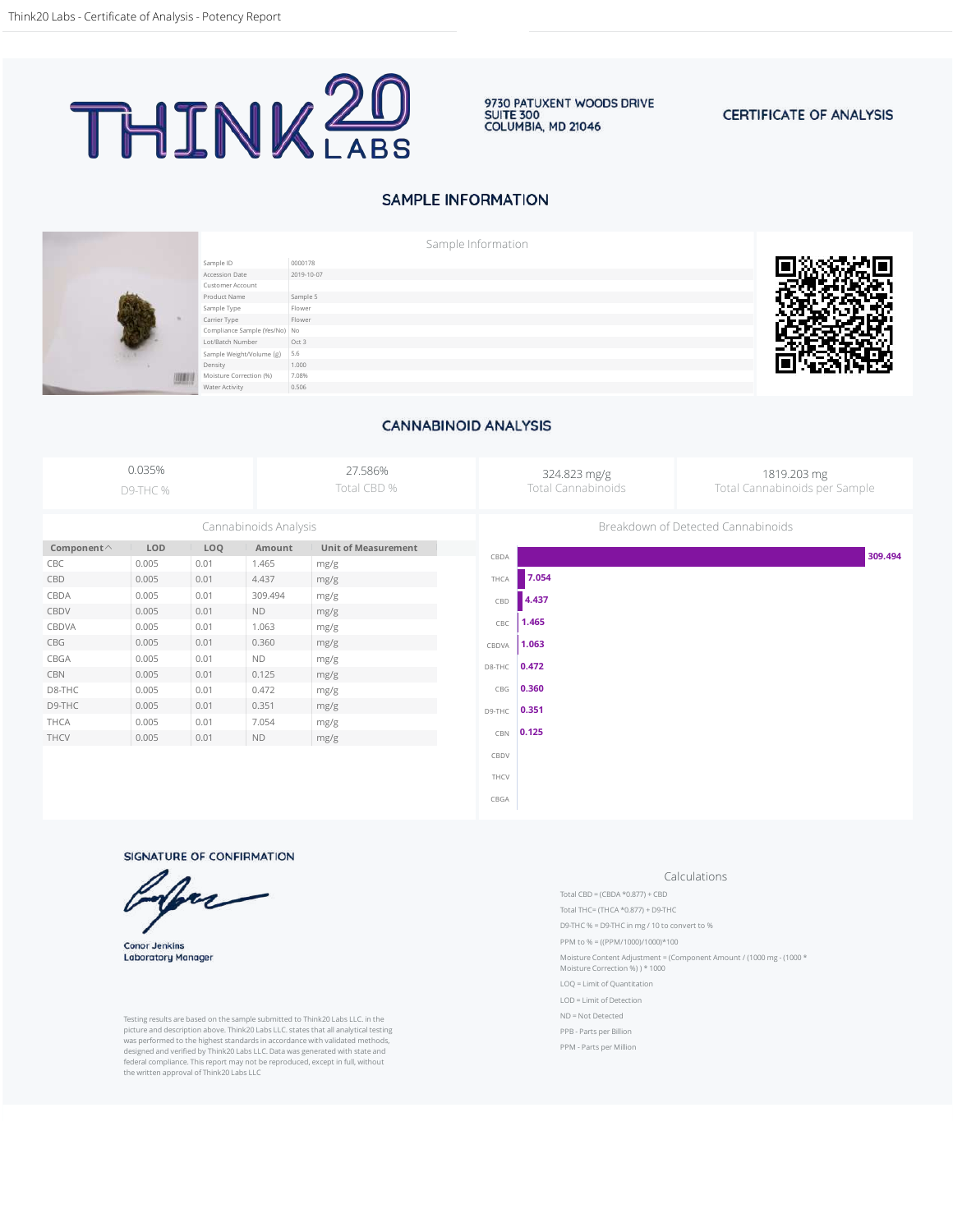

# **CERTIFICATE OF ANALYSIS** MMCC LICENSE #: L-19-00001

## **TERPENES**

| Terpenes Profile |        |      |                |                            | Terpenes Analysis   |        |        |        |  |         |
|------------------|--------|------|----------------|----------------------------|---------------------|--------|--------|--------|--|---------|
| Component        | LOD    | LOQ  | Amount $\land$ | <b>Unit of Measurement</b> |                     |        |        |        |  | 149.322 |
| a-Bisabolol      | 0.0012 | 0.01 | 0.700          | mg/g                       | b-Myrcene           |        |        |        |  |         |
| Terpinolene      | 0.0012 | 0.01 | 0.838          | mg/g                       | Caryophyllene       |        |        | 81.458 |  |         |
| a-Terpinene      | 0.0012 | 0.01 | 0.930          | mg/g                       | Limonene            |        | 54.797 |        |  |         |
| Caryophyllene    | 0.0012 | 0.01 | 0.991          | mg/g                       | a-Humelene          | 23.165 |        |        |  |         |
| Camphene         | 0.0012 | 0.01 | 1.141          | mg/g                       |                     |        |        |        |  |         |
| y-Terpinene      | 0.0012 | 0.01 | 1.159          | mg/g                       | b-Pinene            | 18.484 |        |        |  |         |
| Guaiol           | 0.0012 | 0.01 | 1.412          | mg/g                       | a-Pinene            | 15.481 |        |        |  |         |
| b-Myrcene        | 0.0012 | 0.01 | 149.322        | mg/g                       | Linalool            | 5.355  |        |        |  |         |
| a-Pinene         | 0.0012 | 0.01 | 15.481         | mg/g                       |                     |        |        |        |  |         |
| b-Pinene         | 0.0012 | 0.01 | 18.484         | mg/g                       | Eucalyptol          | 4.754  |        |        |  |         |
| a-Humelene       | 0.0012 | 0.01 | 23.165         | mg/g                       | Cis-Nerolidol       | 3.865  |        |        |  |         |
| Cis-Nerolidol    | 0.0012 | 0.01 | 3.865          | mg/g                       | Guaiol              | 1.412  |        |        |  |         |
| Eucalyptol       | 0.0012 | 0.01 | 4.754          | mg/g                       |                     |        |        |        |  |         |
| Linalool         | 0.0012 | 0.01 | 5.355          | mg/g                       | y-Terpinene         | 1.159  |        |        |  |         |
| Limonene         | 0.0012 | 0.01 | 54.797         | mg/g                       | Camphene            | 1.141  |        |        |  |         |
| Caryophyllene    | 0.0012 | 0.01 | 81.458         | mg/g                       | Caryophyllene Oxide | 0.991  |        |        |  |         |
| Isopulegol       | 0.0012 | 0.01 | $\mathsf{ND}$  | mg/g                       |                     |        |        |        |  |         |
| 3-Carene         | 0.0012 | 0.01 | $\mathsf{ND}$  | mg/g                       | a-Terpinene         | 0.93   |        |        |  |         |
| p-Cymene         | 0.0012 | 0.01 | $\mathsf{ND}$  | mg/g                       | Terpinolene         | 0.838  |        |        |  |         |
| Ocimene          | 0.0012 | 0.01 | $\mathsf{ND}$  | mg/g                       | a-Bisabolol         | 0.7    |        |        |  |         |
| Trans-Nerolidol  | 0.0012 | 0.01 | $\mathsf{ND}$  | mg/g                       |                     |        |        |        |  |         |
| Geraniol         | 0.0012 | 0.01 | <b>ND</b>      | mg/g                       | 3-Carene            |        |        |        |  |         |
|                  |        |      |                |                            | Ocimene             |        |        |        |  |         |
|                  |        |      |                |                            | Isopulegol          |        |        |        |  |         |
|                  |        |      |                |                            |                     |        |        |        |  |         |
|                  |        |      |                |                            | Trans-Nerolidol     |        |        |        |  |         |
|                  |        |      |                |                            | p-Cymene            |        |        |        |  |         |
|                  |        |      |                |                            | Geraniol            |        |        |        |  |         |
|                  |        |      |                |                            |                     |        |        |        |  |         |

### **HEAVY METALS**

### **RESIDUAL SOLVENTS**

|           |            | Heavy Metals Profile |                          | Solvents Profile     |            |                 |              |  |
|-----------|------------|----------------------|--------------------------|----------------------|------------|-----------------|--------------|--|
| Component | <b>LOD</b> | LOQ                  | Amount (ppb)<br>$\wedge$ | Component<br>$\land$ | <b>LOD</b> | LOQ             | Amount (ppm) |  |
| Chromium  | 10         | 20                   | <b>ND</b>                | Benzene              | 0.05       | 0.7             | <b>ND</b>    |  |
| Arsenic   | 10         | 20                   | <b>ND</b>                | Butane               | 1000       | 2000            | <b>ND</b>    |  |
| Selenium  | 10         | 20                   | <b>ND</b>                | Ethanol              | 10         | 50              | <b>ND</b>    |  |
| Silver    | 10         | 20                   | <b>ND</b>                | Heptane              | 10         | 50              | <b>ND</b>    |  |
| Cadmium   | 10         | 20                   | <b>ND</b>                | Hexane               |            | 10 <sup>1</sup> | <b>ND</b>    |  |
| Barium    | 1000       | 3000                 | <b>ND</b>                | Propane              | 1000       | 2000            | <b>ND</b>    |  |
| Mercury   | 10         | 20                   | <b>ND</b>                | Toluene              | 10         | 50              | <b>ND</b>    |  |
| Lead      | 10         | 20                   | <b>ND</b>                | Xylenes              | 10         | 20              | <b>ND</b>    |  |

# **MICROBIALS**

## **MYCOTOXINS**

|             |          | Microbials Profile   |             | Mycotoxins Profile    |            |            |              |  |
|-------------|----------|----------------------|-------------|-----------------------|------------|------------|--------------|--|
| Impurity    | $\wedge$ | Action Limit (CFU/g) | Pass / Fail | Component<br>$\wedge$ | <b>LOD</b> | <b>LOQ</b> | Amount (ppb) |  |
| Aerobic     |          | >100,000             | Pass        | Mycotoxin B1          |            | 20         | <b>ND</b>    |  |
| Aspergillus |          | >10,000              | Pass        | Mycotoxin B2          | 8          | 20         | <b>ND</b>    |  |
| E-Coli      |          | >100                 | Pass        | Mycotoxin G1          |            | 20         | <b>ND</b>    |  |
| Salmonella  |          | > 0                  | Pass        | Mycotoxin G2          | 8          | 20         | <b>ND</b>    |  |
|             |          |                      |             | Ochratoxin A          |            | 20         | <b>ND</b>    |  |